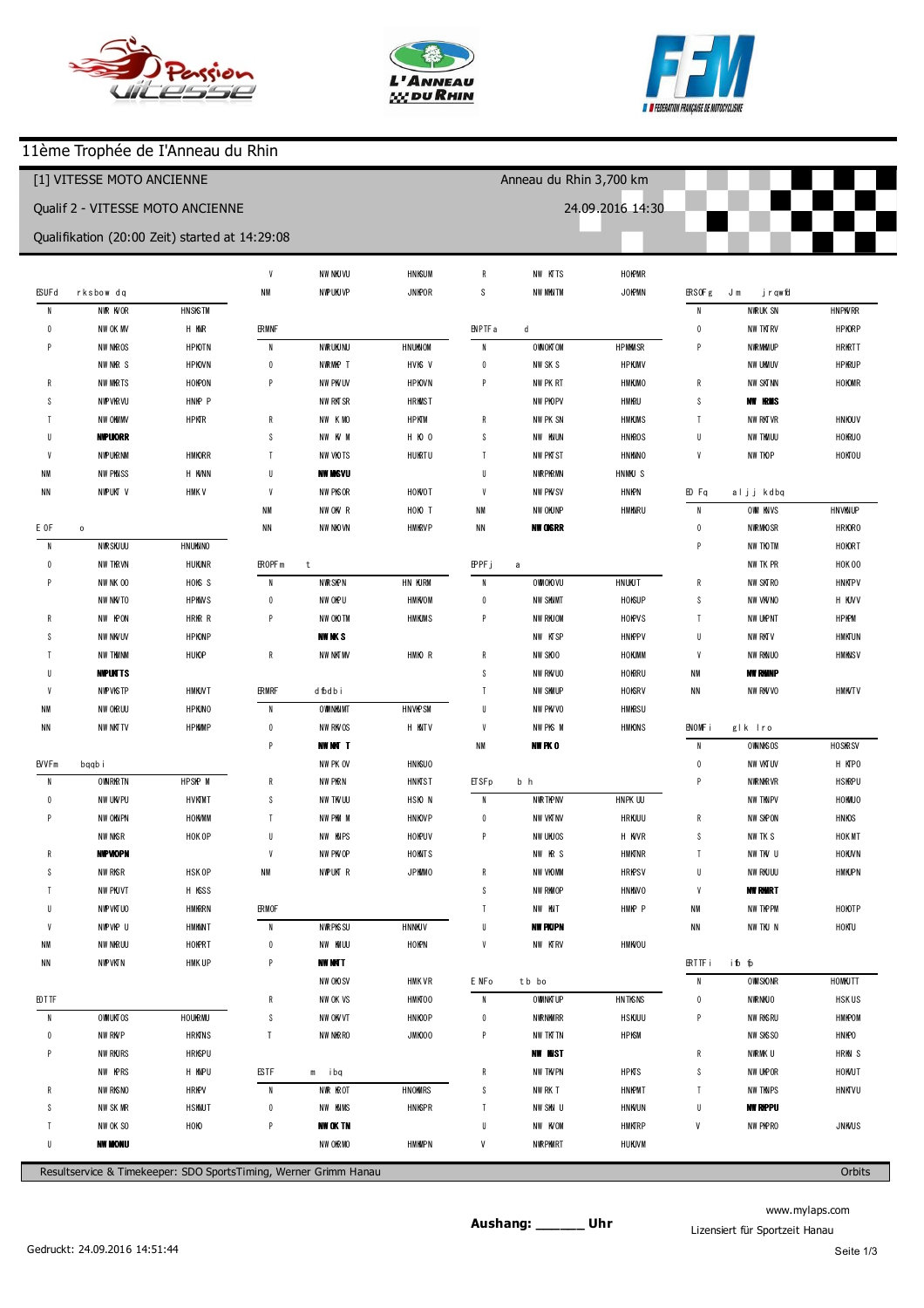





П

## 11ème Trophée de I'Anneau du Rhin

| [1] VITESSE MOTO ANCIENNE               |                                                |            |                          |                                | Anneau du Rhin 3,700 km |                          |                      |             |                   |                       |           |
|-----------------------------------------|------------------------------------------------|------------|--------------------------|--------------------------------|-------------------------|--------------------------|----------------------|-------------|-------------------|-----------------------|-----------|
| <b>Qualif 2 - VITESSE MOTO ANCIENNE</b> |                                                |            |                          |                                |                         |                          | 24.09.2016 14:30     |             |                   |                       |           |
|                                         | Qualifikation (20:00 Zeit) started at 14:29:08 |            |                          |                                |                         |                          |                      |             |                   |                       |           |
| (39) André LAMY                         |                                                |            | (4) gil begny            |                                |                         | 6                        | 151.501              | $+0.681$    | $\overline{2}$    | 158.250               |           |
| $\overline{1}$                          | 206.994                                        | $+20.705$  | $\overline{1}$           | 208.908                        | $+21.114$               | $\overline{\phantom{a}}$ | 155.012              | $+4.192$    | 3                 | 158.508               | $+0.258$  |
| $\overline{2}$                          | 1 49.916                                       | $+3.627$   | $\overline{2}$           | 1 49.766                       | $+1.972$                | 8                        | 151.109              | $+0.289$    |                   |                       |           |
| 3                                       | 1 48.654                                       | $+2.365$   | 3                        | 147.794                        |                         | $\overline{9}$           | 155.011              | $+4.191$    |                   | (6) Dom nique CARUSO  |           |
| 4                                       | 1 47.639                                       | $+1.350$   | $\overline{4}$           | 1 48.188                       | $+0.394$                | 10                       | 151.163              | $+0.343$    | $\overline{1}$    | 2:12.866              | $+14.204$ |
| 5                                       | 150.698                                        | $+4.409$   | 5                        | 150.894                        | $+3.100$                |                          |                      |             | $\overline{2}$    | 202.812               | $+4.150$  |
| 6                                       | 1 49.882                                       | $+3.593$   | p6                       | 1 48.171                       | $+0.377$                | (506) david rub is       |                      |             | 3                 | 2 00.926              | $+2.264$  |
| $\overline{1}$                          | 1 46.983                                       | $+0.694$   |                          |                                |                         | $\overline{1}$           | 2 13.648             | $+22.380$   | 4                 | 159.738               | $+1.076$  |
| 8                                       | 146.289                                        |            |                          | (47) Fabrice Hubrecht          |                         | $\overline{2}$           | 153.658              | $+2.390$    | 5                 | 158.800               | $+0.138$  |
| 9                                       | 1 47.173                                       | $+0.884$   | $\overline{1}$           | 2:13.978                       | $+25.832$               | 3                        | 153.908              | $+2.640$    | 6                 | 158.969               | $+0.307$  |
| 10                                      | 1 46.547                                       | $+0.258$   | $\overline{2}$           | 158.934                        | $+10.788$               | $\overline{4}$           | 153.398              | $+2.130$    | $\overline{7}$    | 158.662               |           |
|                                         |                                                |            | 3                        | 150.431                        | $+2.285$                | 5                        | 152.048              | $+0.780$    | 8                 | 202.243               | $+3.581$  |
|                                         | (271) O livier DELAGNEAU                       |            | $\overline{4}$           | 1 49.568                       | $+1.422$                | $\boldsymbol{6}$         | 152.031              | $+0.763$    | 9                 | 159.265               | $+0.603$  |
| $\overline{1}$                          | 206.410                                        | $+19.830$  | 5                        | 1 49.581                       | $+1.435$                | $\overline{1}$           | 151.411              | $+0.143$    | 10                | 159.037               | $+0.375$  |
| $\overline{2}$                          | 1 47.993                                       | $+1.413$   | $6\phantom{.0}$          | 1 48.538                       | $+0.392$                | 8                        | 151.438              | $+0.170$    |                   |                       |           |
| 3                                       | 146.580                                        |            | $\overline{1}$           | 1 48.394                       | $+0.248$                | 9                        | 151268               |             |                   | (63) Pascal le Roux   |           |
| 4                                       | 1 47.193                                       | $+0.613$   | 8                        | 1 48.397                       | $+0.251$                | 10                       | 152.052              | $+0.784$    | $\mathbf{1}$      | 2:16.297              | $+14.467$ |
| 5                                       | 1 48.793                                       | $+2.213$   | $\overline{9}$           | 148.146                        |                         |                          |                      |             | $\overline{2}$    | 2 05.632              | $+3.802$  |
| 6                                       | 1 47.299                                       | $+0.719$   | 10                       | 1 48.239                       | $+0.093$                |                          | (44) C laude Bemuzzi |             | 3                 | 205.660               | $+3.830$  |
| p7                                      | 150.447                                        | $+3.867$   |                          |                                |                         | $\overline{1}$           | 2:14.488             | $+23.006$   | 4                 | 2 03.128              | $+1.298$  |
|                                         |                                                |            | $(64)$ Fred              | FONT                           |                         | $\overline{2}$           | 206.887              | $+15.405$   | 5                 | 203.501               | $+1.671$  |
|                                         | (681) Jacques UNVERZAGT                        |            | $\overline{1}$           | 2 10.336                       | $+21.795$               | 3                        | 158.515              | $+7.033$    | 6                 | 202.886               | $+1.056$  |
| $\overline{1}$                          | 3 2 2.8 45                                     | $+136.215$ | $\overline{2}$           | 151.734                        | $+3.193$                | 4                        | 154.819              | $+3.337$    | $\overline{1}$    | 201.830               |           |
| $\overline{2}$                          | 1 49.701                                       | $+3.071$   | $\sqrt{3}$               | 205.385                        | $+16.844$               | 5                        | 152.627              | $+1.145$    | 8                 | 203.265               | $+1.435$  |
| 3                                       | 1 49.893                                       | $+3.263$   | $\overline{4}$           | 153.327                        | $+4.786$                | 6                        | 152.820              | $+1.338$    |                   |                       |           |
| 4                                       | 1 48.727                                       | $+2.097$   | 5                        | 152.017                        | $+3.476$                | $\overline{7}$           | 153.128              | $+1.646$    | (512) Serge HAMM  |                       |           |
| - 5                                     | 146.630                                        |            | $6\phantom{1}6$          | 151.841                        | $+3.300$                | 8                        | 152.684              | $+1.202$    | $\overline{1}$    | 2:16.414              | $+13.732$ |
| p6                                      | 153.437                                        | $+6.807$   | $\overline{1}$           | 150.235                        | $+1.694$                | 9                        | 152.748              | $+1.266$    | $\overline{2}$    | 204.478               | $+1.796$  |
| 7                                       | 3 42.418                                       | $+155.788$ | 8                        | 150.560                        | $+2.019$                | 10                       | 151.482              |             | 3                 | 202682                |           |
| 8                                       | 156.112                                        | $+9.482$   | 9                        | 148.541                        |                         |                          |                      |             |                   |                       |           |
| 9                                       | 1 48.219                                       | $+1.589$   | 10                       | 148.616                        | $+0.075$                | (66) Jordan ROHR         |                      |             |                   | (515) Jan-M arc GRAFF |           |
|                                         |                                                |            |                          |                                |                         | $\overline{1}$           | 157.820              | $+4.371$    | $\overline{1}$    | 2 2 1 .042            | $+18.301$ |
|                                         | (65) P ierre D in b leval                      |            |                          | (517) Christophe Charrier      |                         | $\overline{2}$           | 153.449              |             | $\overline{2}$    | 208.659               | $+5.918$  |
| $\mathbf{1}$                            | 203.201                                        | $+16.568$  | $\overline{1}$           | 204.663                        | $+15.150$               | p3                       | 159.454              | $+6.005$    | 3                 | 204.678               | $+1.937$  |
| 2                                       | 154.502                                        | $+7.869$   | $\overline{2}$           | 157.702                        | $+8.189$                | 4                        | 49.339               | $-1.04.110$ | 4                 | 2 05.157              | $+2.416$  |
| 3                                       | 152.381                                        | $+5.748$   | $\overline{3}$           | 152.751                        | $+3.238$                |                          |                      |             | 5                 | 206.517               | $+3.776$  |
| 4                                       | 1 48.372                                       | $+1.739$   | $\overline{4}$           | 152.888                        | $+3.375$                | (45) M iche   Pasca      |                      |             | $\boldsymbol{6}$  | 204.564               | $+1.823$  |
| 5                                       | 1 48.683                                       | $+2.050$   | 5                        | 156.054                        | $+6.541$                | $\overline{1}$           | 2:18.367             | $+21.109$   | $\overline{7}$    | 2 05.232              | $+2.491$  |
| 6                                       | 1 48.807                                       | $+2.174$   | $\boldsymbol{6}$         | 150.979                        | $+1.466$                | $\overline{2}$           | 2 00.571             | $+3.313$    | 8                 | 202741                |           |
|                                         | 1 47.828                                       | $+1.195$   | $\overline{\phantom{a}}$ | 150.447                        | $+0.934$                | 3                        | 157.874              | $+0.616$    |                   |                       |           |
| 8                                       | 146.633                                        |            | $\,$ 8                   | 149.513                        |                         | 4                        | 157.408              | $+0.150$    | (27) patrick W LL |                       |           |
| 9                                       | 1 47.975                                       | $+1.342$   | 9                        | 150.329                        | $+0.816$                | 5                        | 159.983              | $+2.725$    | $\overline{1}$    | 2:10.110              | $+5.325$  |
|                                         |                                                |            |                          |                                |                         | 6                        | 157.258              |             | $\overline{2}$    | 208.845               | $+4.060$  |
| (7) Jean Armel LE FLOCH                 |                                                |            |                          | (568) Jean - C laude BUBENDORF |                         | $\overline{\phantom{a}}$ | 157.651              | $+0.393$    | 3                 | 209.357               | $+4.572$  |
| $\overline{1}$                          | 202.581                                        | $+15.085$  | $\overline{1}$           | 206.641                        | $+15.821$               | 8                        | 157.773              | $+0.515$    | 4                 | 204.785               |           |
| $\overline{2}$                          | 1 48.042                                       | $+0.546$   | $\overline{2}$           | 151.325                        | $+0.505$                | 9                        | 157.856              | $+0.598$    | 5                 | 2 05.612              | $+0.827$  |
| 3                                       | 147.496                                        |            | $\sqrt{3}$               | 151.357                        | $+0.537$                |                          |                      |             | p6                | 205.966               | $+1.181$  |
| p4                                      | 1 43.916                                       | $-3.580$   | $\overline{4}$           | 151.826                        | $+1.006$                | (32) Fred Meyer          |                      |             |                   |                       |           |
|                                         |                                                |            | 5                        | 150.820                        |                         | $\overline{1}$           | 2.17.747             | $+19.497$   | (126) Phil JARDOT |                       |           |
|                                         |                                                |            |                          |                                |                         |                          |                      |             |                   |                       |           |

www.mylaps.com Lizensiert für Sportzeit Hanau